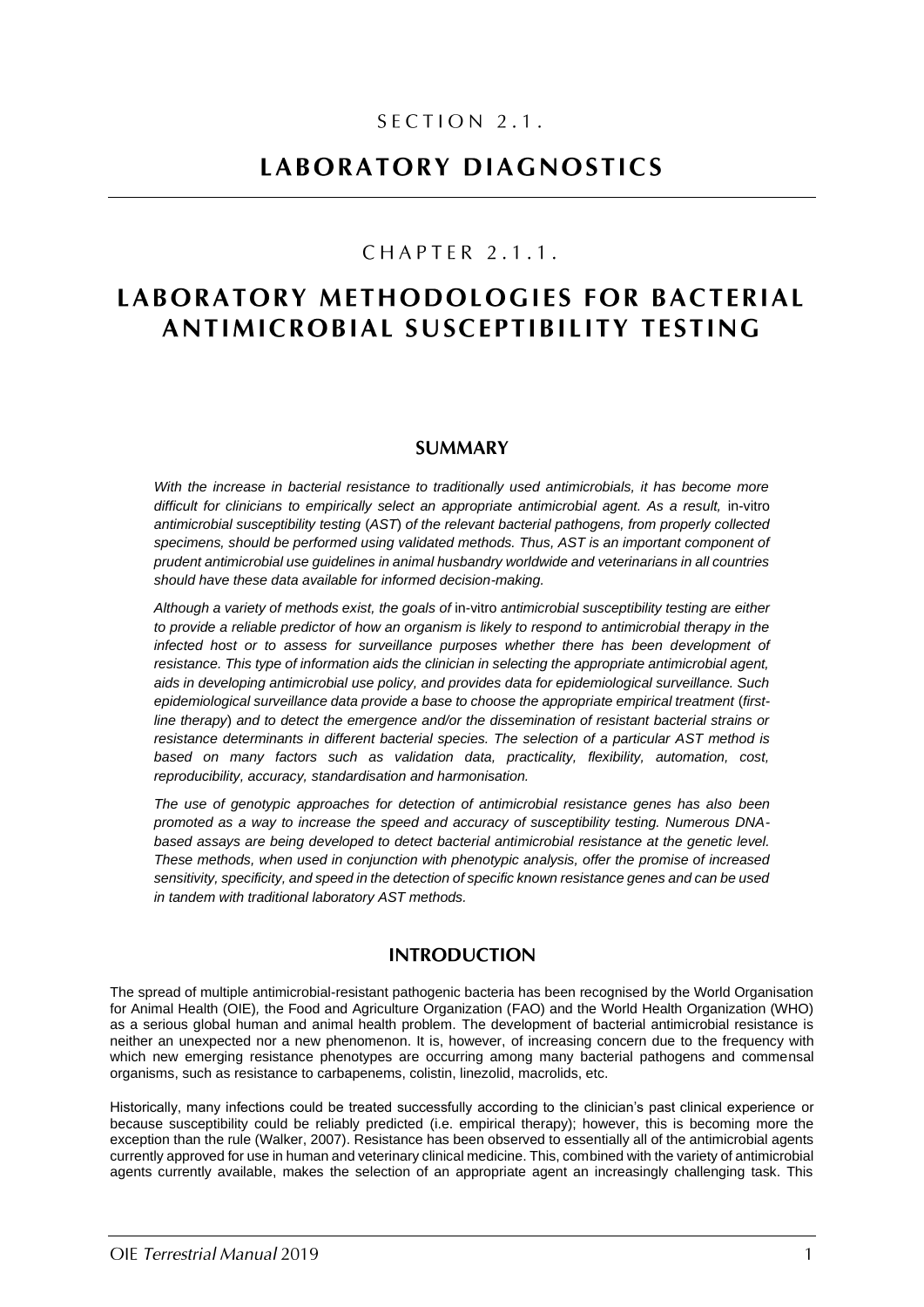situation has made clinicians more dependent on data from *in-vitro* antimicrobial susceptibility testing, and highlights the importance of the diagnostic laboratory in clinical practice.

A number of antimicrobial susceptibility testing (AST) methods are available to determine bacterial susceptibility to antimicrobials. The selection of a method is based on many factors such as practicality, flexibility, automation, cost, reproducibility, accuracy, accessibility and individual preference. Standardisation and harmonisation of AST methodologies, used in epidemiological surveillance of antimicrobial drug resistance, are critical if data are to be compared among national or international surveillance/monitoring programmes of OIE Members. It is essential that AST methods provide reproducible results in day-to-day routine laboratory use and that the data be comparable with those results obtained by an acknowledged 'gold standard' reference method. Currently the reference AST method is the broth micro-dilution method that determines minimum inhibitory concentration (MIC) as described by the ISO (International Organization for Standardization, 2006). In the absence of standardised methods or reference procedures, susceptibility results from different laboratories cannot be reliably compared. The method used to select samples for inclusion in antimicrobial resistance surveillance programmes, as well as the methods used for primary bacterial isolation, are also important factors that should be standardised or harmonised to allow direct comparison of data between different regions; consideration of these issues is addressed in an OIE document (Dehaumont, 2004).

As the science of AST has progressed, a greater understanding of the multiple factors that could affect the overall outcome of susceptibility testing has become clearer (WHO, 2017). This document provides guidelines and standardisation for AST methodologies, and interpretation of antimicrobial susceptibility test results.

#### 1. **Test requirements**

The following requirements should be applied to achieve standardisation of AST methods and comparability of AST results:

- i) the use of standardised AST methods is essential, including the harmonisation of AST test parameters such as media, inoculum, incubation time, quality controls, choice of antimicrobial agents and subsequent interpretive criteria,
- ii) standardised AST methods, including all critical specifications and interpretive criteria, should be clearly defined, documented in detail and used by all participating laboratories,
- iii) all AST methods should generate accurate and reproducible data,
- iv) quantitative susceptibility data (MIC) should be reported,
- v) establishment of national or regional reference laboratories is essential for the coordination of AST methodologies, interpretations and appropriate operational techniques used to ensure accuracy and reproducibility (e.g. quality controls),
- vi) microbiological laboratories should implement and maintain a formal quality management programme (see Chapter 1.1.5 *Quality management in veterinary testing laboratories*),
- vii) laboratories should have acquired a third party accreditation that includes the AST methodologies to be used within the scope of that accreditation. The accreditation body should meet accepted international Laboratory Accreditation Cooperation [ILAC]) standards and guidelines regarding the standards used for the accreditation process. The accreditation standards used should include the requirement for participation in proficiency testing programmes,
- viii) specific bacterial reference/quality control strains are essential for determining intra- and inter-laboratory quality control, quality assurance and proficiency testing.

#### $2.$ Selection of antimicrobials for testing and reporting

Selecting the appropriate antimicrobials for susceptibility testing can be difficult given the vast numbers of agents available. The following guidelines should be noted:

- i) the FAO/OIE/WHO expert workshop on non-human antimicrobial usage and antimicrobial resistance recommends creating a list of veterinary and human critically important antimicrobials for susceptibility testing and reporting,
- ii) selection of the most appropriate antimicrobials is a decision best made by each OIE Member in consultation with the appropriate bodies and organisations,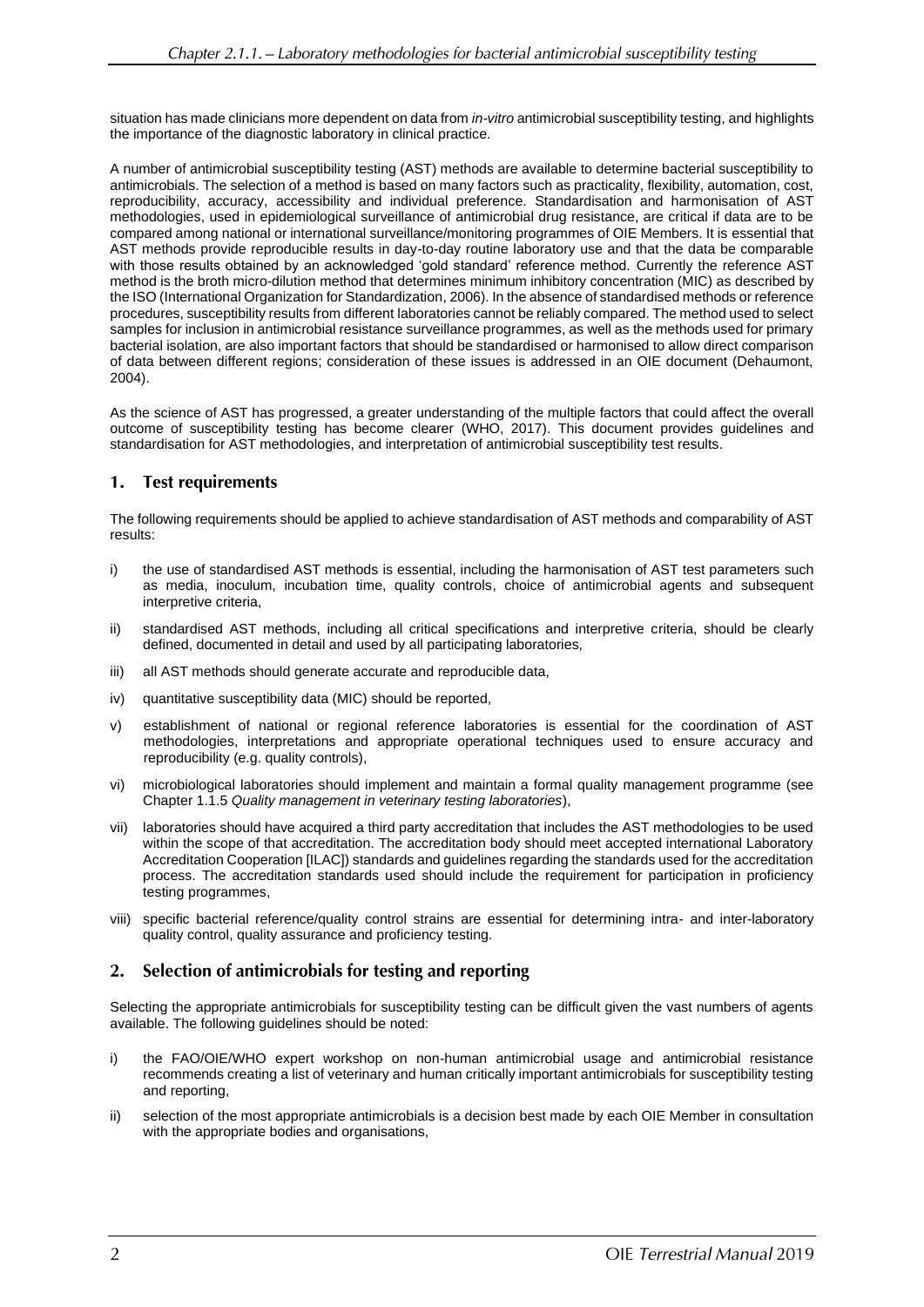- iii) antimicrobials in the same class may have similar *in-vitro* activities against select bacterial pathogens. In these cases, a representative antimicrobial should be selected that predicts susceptibility to other members of the same class,
- iv) certain microorganisms can be intrinsically resistant to particular antimicrobial classes; therefore it is unnecessary and misleading to test certain agents for activity *in vitro.* The type of intrinsic resistance has to be determined for these organisms from either the scientific literature or through testing,
- v) the number of antimicrobials to be tested should comply with the guideline used (CLSI/EUCAST/ISO) and at least contain class representatives to ensure the relevance and practicality of AST (see also WHO, 2017).

Periodic review of microorganisms that are currently predictably susceptible to certain antimicrobial agents is recommended to ensure that emergent, unexpected resistance is detected. Emerging resistance may also be suspected following poor response or treatment failure to a standard antimicrobial treatment regime.

#### Antimicrobial susceptibility testing methodologies 3.

The following requirements should be respected:

- i) bacteria subjected to AST must be isolated in pure culture from the submitted sample,
- ii) standard reference methods should be used for identification so that the subject bacteria are consistently and correctly identified to the genus and/or species level,
- iii) bacterial isolates considered to be the most important and other selected isolates, should be stored for future analysis (either lyophilisation or cryogenic preservation at –70°C to –80°C).

The following factors influencing AST methods should be determined, optimised, and documented in a detailed standard operating procedure:

- i) once the bacterium has been isolated in pure culture, a standardised concentration of the inoculum must be prepared using a nephelometer or spectrophotometer to ensure a defined number of colony forming units to obtain accurate and repeatable susceptibility results. Bacteria or other organisms used in AST testing should be from a fresh 24-hour culture,
- ii) the composition and preparation of the agar and broth media used (e.g. pH, cations, thymidine or thymine, use of supplemented media) should comply with guidelines (CLSI/EUCAST/ISO). Performance and sterility testing of media lots should also be determined and documented as well as the procedures used,
- iii) the content, range/interval and concentration of the antimicrobials used (microtitre plates, disk, strip, tablet) should follow guidelines (CLSI/EUCAST/ISO) and be relevant to the species tested,
- iv) composition of solvents and diluents for preparation of antimicrobial stock solutions,
- v) growth and incubation conditions (time, temperature, atmosphere e.g. CO2),
- vi) agar depth,
- vii) the test controls to be used, including the reference organisms used,
- viii) the subsequent interpretive criteria (clinical breakpoints, epidemiological cut-off values ECOFFs).

For these reasons, special emphasis has to be placed on the use of documented procedures and validated, well documented methods, as sufficient reproducibility can be attained only through the use of such methodology.

#### Selection of antimicrobial susceptibility testing methodology 4.

The selection of an AST methodology may be influenced by the following factors:

- i) ease of performance,
- ii) flexibility,
- iii) adaptability to automated or semi-automated systems,
- iv) cost
- v) reproducibility,
- vi) reliability,
- vii) accuracy,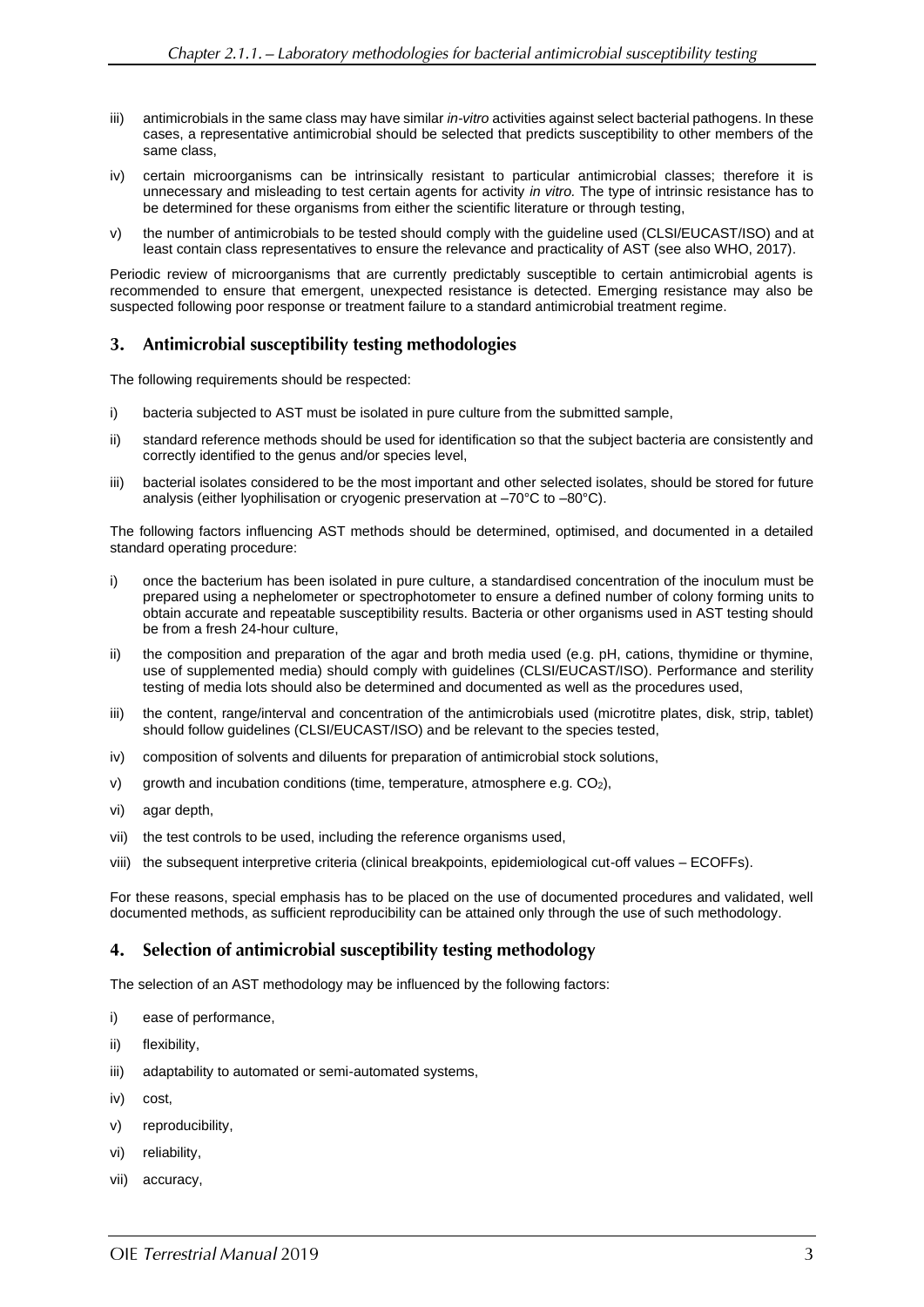- viii) the organisms and the antimicrobials of interest in that particular OIE Member,
- ix) availability of suitable validation data for the range of organisms to be susceptibility tested.

#### 5. Antimicrobial susceptibility testing methods

The following three methods have been shown to consistently provide reproducible and repeatable results when followed correctly (Clinical and Laboratory Standards Institute [CLSI], 2008; Walker, 2007):

- i) disk diffusion,
- ii) broth dilution,
- iii) agar dilution,

### 5.1. Disk diffusion method

Disk diffusion refers to the diffusion of an antimicrobial agent from a disk or tablet containing a specified concentration of the agent tablets into a solid culture medium (normally Müller–Hinton agar) that has been inoculated with a pure culture (see Section 3). The disk diffusion result is determined by measurement of the diameter of the inhibition zone around the disk, the diameter being proportional to the bacterial susceptibility to the antimicrobial present in the disk.

The diffusion of the antimicrobial agent into the culture media results in a gradient of the antimicrobial. When the concentration of the antimicrobial becomes so diluted that it can no longer inhibit the growth of the test bacterium, the zone of inhibition is demarcated. The diameter of this zone of inhibition around the antimicrobial disk is related to MIC for that particular bacterium/antimicrobial combination; the zone of inhibition correlates inversely with the MIC of the test bacterium. Generally, the larger the zone of inhibition, the lower the concentration of antimicrobial required to inhibit the growth of the organisms. However, this depends on the concentration of antimicrobial agent in the disk and its diffusibility. Antimicrobial agents that are very large molecules diffuse poorly in agar making disk diffusion methods unreliable for these compounds. For this reason disk diffusion methods are not recommended for example for the susceptibility testing of colistin/polymyxin (Matuschek *et al.*, 2018).

Note: Disk diffusion tests based solely on the presence or absence of a zone of inhibition without regard to the size of the zone of inhibition are not acceptable AST methodology.

### 5.1.1. Considerations for the use of the disk diffusion methodology

Disk diffusion is easy to perform, reproducible if standardised, and does not require expensive equipment. Its main advantages are:

- i) low cost,
- ii) ease in modifying test by changing antimicrobial disks when required,
- iii) can be used as a screening test against large numbers of isolates,
- iv) can identify a subset of isolates for further testing by other methods, such as determination of MICs.
- v) the procedure is controlled by inclusion of appropriate control organisms for which a target zone size range is available (or has been derived) for each of the relevant antimicrobial agents being tested in the disk diffusion test procedure.

Manual measurement of zones of inhibition may be time-consuming. Automated zone-reading devices are available that can be integrated with laboratory reporting and data-handling systems. The disks should be distributed evenly on the agar surface so that the zones of inhibition around antimicrobial discs in the disc diffusion test do not overlap to such a degree that the zone of inhibition cannot be determined. Generally, this can be accomplished if the discs are no closer than 24 mm from centre to centre, though this is dependent on disk concentration and the ability of the antimicrobial to diffuse in agar. Contamination of culture plates may be harder to detect using automated readers.

The diameter of the zone of inhibition obtained in disk diffusion tests is strongly influenced by the density of the bacterial inoculum applied, underlining the requirement to standardise the inoculum in accordance with guidelines (CLSI, EUCAST, ISO). A denser inoculum than intended will result in reduced zones of inhibition and a sparse inoculum will result in increased zones of inhibition (BSAC [British Society for Antimicrobial Chemotherapy], 2015).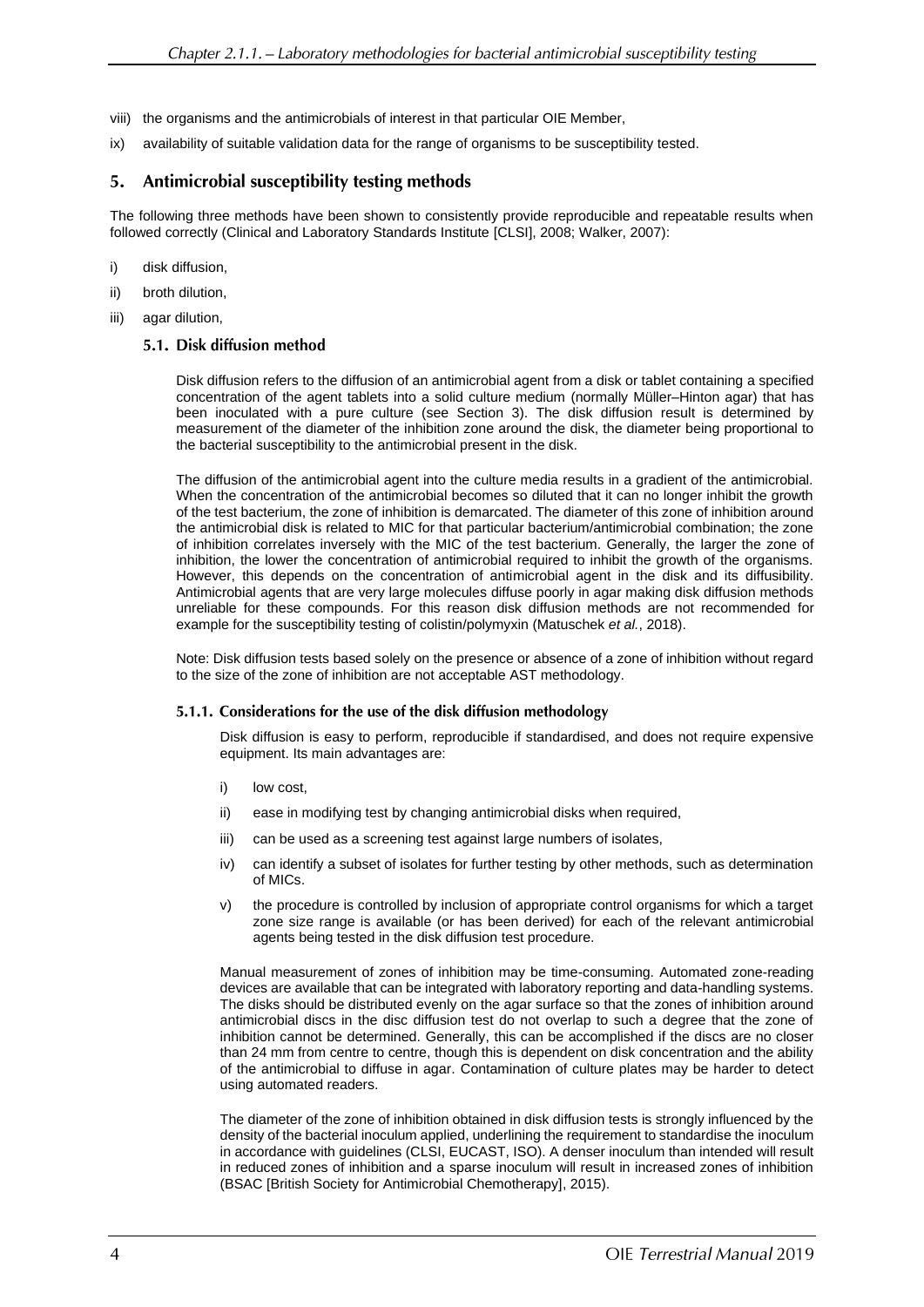### 5.2. Broth and agar dilution methods

The aim of the broth and agar dilution methods is to determine the lowest concentration of the antimicrobial that inhibits the visible growth of the bacterium being tested in either broth or on agar (MIC, usually expressed in µg/ml or mg/litre). The range of concentrations tested in broth and agar dilution methods generally includes the breakpoint (clinical or microbiological) with doubling dilutions either side of that value as considered appropriate. However, the MIC does not always represent exactly the concentration which was tested. The 'true' MIC is a point between the lowest test concentration that inhibits the growth of the bacterium and the next lower test concentration. Therefore, MIC determinations performed using a dilution series may be considered to have an inherent variation of  $\pm 1$  dilution.

Antimicrobial ranges should encompass both the interpretive criteria (susceptible, intermediate and resistant) for a specific bacterium/antibiotic combination and appropriate quality control reference organisms. Target MIC ranges should be available for each antimicrobial agent being tested.

Antimicrobial susceptibility dilution methods are more reproducible than agar disk diffusion which is why broth microdilution is the current reference test method. However, antibiotics are usually tested in doubling dilutions, which can produce inexact MIC data. The continuous range of zone diameter values obtained with disk diffusion can therefore be advantageous in certain circumstances, such as screening large numbers of susceptible isolates.

Any laboratory that intends to use a dilution method and set up its own reagents and antibiotic dilutions should have the ability to obtain, prepare and appropriately maintain stock solutions of reagent-grade antimicrobials, to account for the potency of the antimicrobial (supplied by the manufacturer) and to generate complex working dilutions on a regular basis. Published methods should be consulted. It is then essential that such laboratories use quality control organisms (see below) to assure accuracy and standardisation of their procedures.

### 5.2.1. Broth dilution

Broth dilution is a technique in which a suspension of a bacterium of a predetermined optimal concentration is tested against varying concentrations of an antimicrobial agent (usually serial twofold dilutions) in a liquid medium of predetermined, documented formulation. The broth dilution method can be performed either in tubes containing a minimum volume of 2 ml (macrodilution) or in smaller volumes using microtitration plates (microdilution). Numerous microtitre plates containing lyophilised or dried prediluted antibiotics within the wells are commercially available. The use of the same batches of microdilution plates may assist in the minimisation of variation that may arise due to the preparation and dilution of the antimicrobials at different laboratories. The use of these plates, with a documented test protocol, including specification of appropriate reference organisms, will facilitate the comparability of results among laboratories.

Due to the fact that most broth microdilution antimicrobial test panels are prepared commercially, this method is less flexible than agar dilution or disk diffusion in adjusting to the changing needs of the surveillance/monitoring programme.

Because the purchase of antimicrobial plates and associated equipment may be costly, this methodology may not be feasible for some laboratories.

### 5.2.2. Agar dilution

Agar dilution involves the incorporation of varying concentrations of antimicrobial agent into an agar medium, usually using serial twofold dilutions, followed by the application of a defined bacterial inoculum to the agar surface of the plate. This method may be considered the most reliable for MIC determination for some antimicrobials (fosfomycin, mecillinam) and for certain bacteria where broth dilution methods are not well established.

The advantages of agar dilution methods include:

- i) the ability to test multiple bacteria, except bacteria that swarm, on the same set of agar plates at the same time,
- ii) the potential to improve the identification of MIC endpoints and extend the antibiotic concentration range,
- iii) the possibility to semi-automate the method using an inoculum-replicating apparatus. Commercially produced inoculum replicators are available and these can transfer between 32 and 60 different bacterial inocula to each agar plate.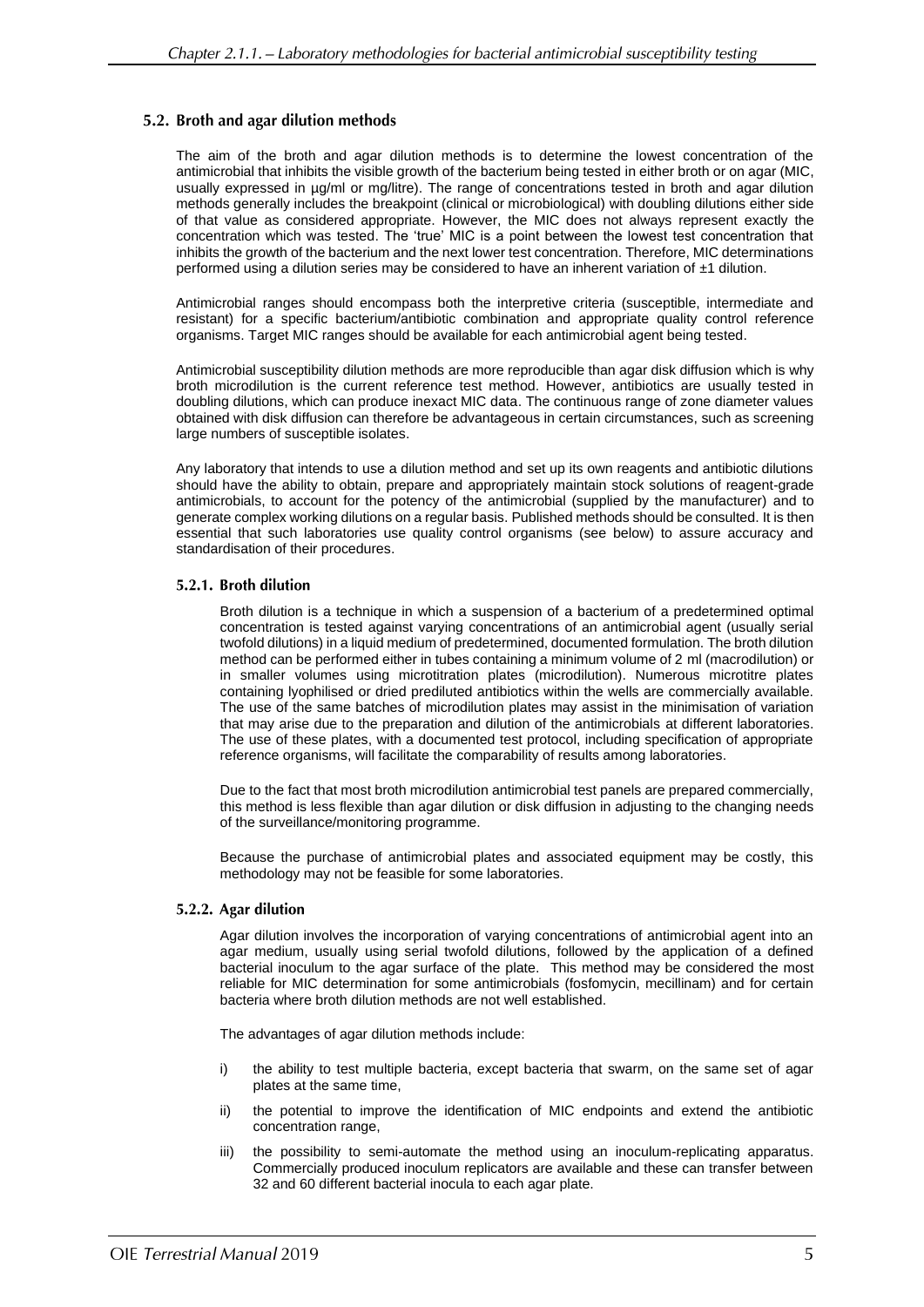Agar dilution methods also have certain disadvantages, for example:

- i) if not automated, they are very laborious and require substantial economic and technical resources,
- ii) once the plates have been prepared, they normally should be used within 1–3 weeks depending in quality control (or less, depending on the stability of the antimicrobials tested),
- iii) the endpoints are not always easy to read.

Agar dilution is often recommended as a standardised AST method for fastidious organisms (CLSI, 2015), such as anaerobes and *Helicobacter* species.

### 5.3. Other bacterial AST and specific antimicrobial resistance tests

Bacterial antimicrobial MICs can also be obtained using commercially available gradient strips that diffuse a predetermined antibiotic concentration. However, the use of gradient strips can be expensive and MIC discrepancies can be found when testing certain bacteria/antimicrobial combinations compared with results of other methods (Ge *et al.*, 2002; Rathe *et al.*, 2009). Gradient strip methods are not recommended for testing the susceptibility of the antimicrobial agent colistin because of the large size of this molecule and its poor diffusion in agar (Matuschek *et al.,* 2018).

Regardless of the AST method used, the procedures should be documented in detail to ensure accurate and reproducible results, and appropriate reference and control organisms should always be tested every time AST is performed in order to ensure accuracy and validity of the data.

The appropriate AST choice can be dependent on the growth characteristics of the bacterium in question, as well as the objective of testing. In special circumstances, novel test methods and assays may be more appropriate for detection of particular resistance phenotypes. For example, chromogenic cephalosporinbased tests (CLSI, 2018) (e.g. nitrocefin) may provide more reliable and rapid results for beta-lactamase determination in certain bacteria, whereas inducible clindamycin resistance in *Staphylococcus* spp. may be detected using a disk diffusion method employing standard erythromycin and clindamycin disks in adjacent positions and measuring the resultant zones of inhibition (e.g. D-zone or D-test) (Zelazny *et al.*, 2005).

Similarly, extended-spectrum beta-lactamase (ESBL) (CLSI, 2018) activity in certain bacteria can also be detected by using standard disk diffusion susceptibility test methods incorporating specific cephalosporins (cefotaxime and ceftazidime) separately and in combination with a beta-lactamase inhibitor (clavulanic acid) and measuring the resulting zones of inhibition. Penicillin-binding protein 2a (PBP 2a) can also be detected in methicillin resistant staphylococci with a latex agglutination test (Stepanovic *et al.*, 2006). It is essential that testing of known positive and negative control strains occurs alongside clinical isolates to ensure accurate results.

Susceptibility testing may also be performed using breakpoint values specifically intended to detect particular mechanisms of bacterial resistance of clinical or public health importance, for example resistance to the carbapenems, which are used prudently to treat highly-resistant bacterial in humans (EUCAST [European Committee on Antimicrobial Susceptibility Testing], 2017).

### 5.4. Future directions in antimicrobial susceptibility/resistance detection

The use of genotypic approaches for detection of antimicrobial resistance genes has been promoted as a way to increase the rapidity and accuracy of susceptibility testing (Cai *et al.*, 2003; Chen *et al.*, 2005). Numerous DNA-based assays are being developed to detect bacterial antimicrobian resistance at the genetic level. The newest and perhaps most state-of-the-art approach is to use genome sequencing to predict antimicrobial resistance phenotypes via identification and characterisation of the known genes that encode specific resistance mechanisms.

Methods that employ the use of comparative genomics, genetic probes, microarrays, nucleic acid amplification techniques (e.g. polymerase chain reaction [PCR]), and DNA sequencing offer the promise of increased sensitivity, specificity, and speed in the detection of specific known resistance genes (Cai *et al.*, 2003; Chen *et al.*, 2005; Perreten *et al.*, 2005). Genotypic methods have been successfully applied to supplement traditional AST phenotypic methods for other organisms including methicillin-resistant staphylococci, vancomycin-resistant enterococci, and detection of fluoroquinolone resistance mutations (Cai *et al.*, 2003; Chen *et al.*, 2005; Perreten *et al.*, 2005). PCR methods have also been described for beta-lactamases, aminoglycoside inactivating enzymes, and tetracycline efflux genes (Cai *et al.*, 2003; Chen *et al.*, 2005; Frye *et al.*, 2010; Perreten *et al.*, 2005).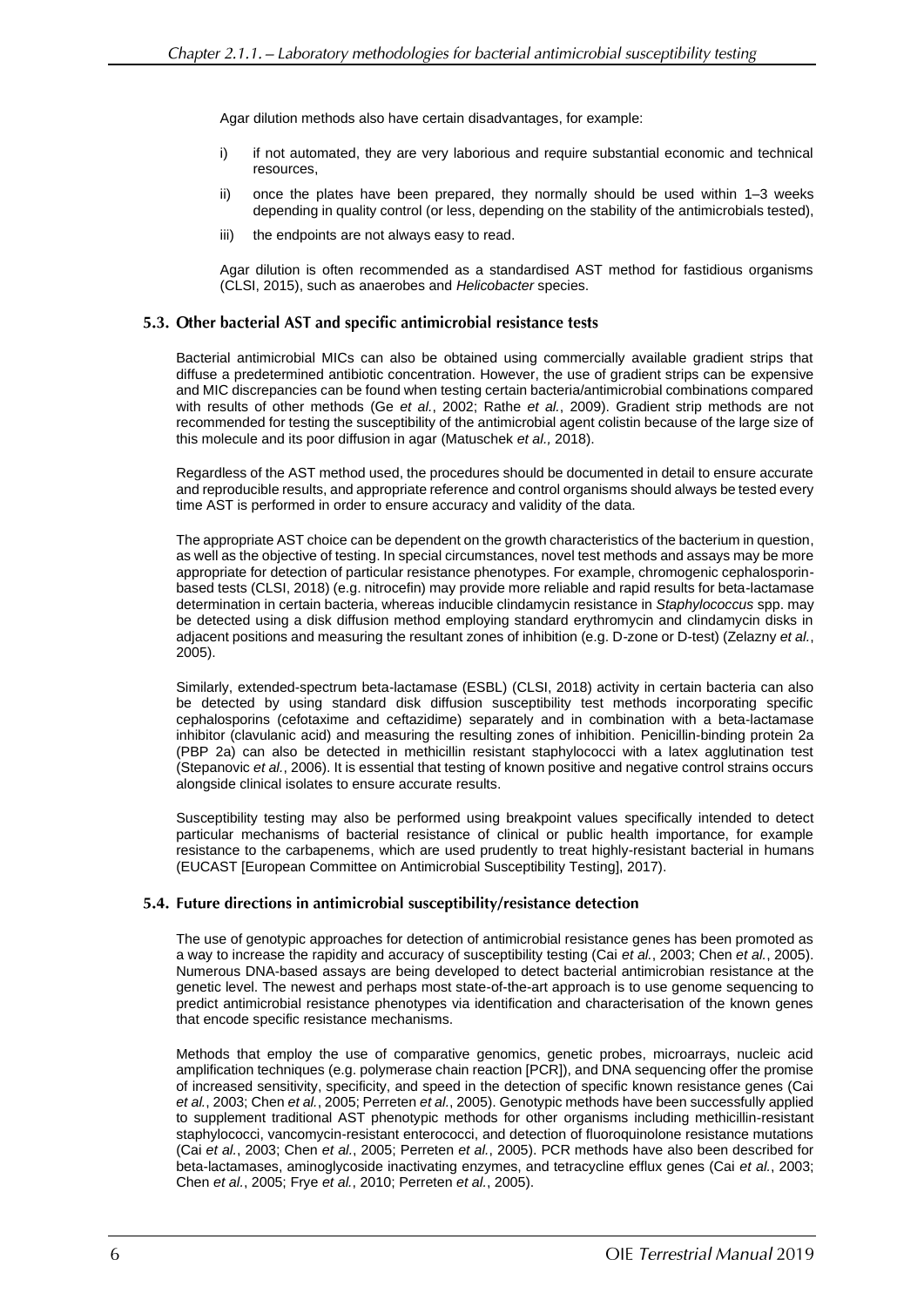Technological innovations in DNA-based diagnostics should allow for the detection of multiple resistance genes and/or variants during the same test. The development of rapid diagnostic identification methods and genotypic resistance testing should help reduce the emergence of antimicrobial resistance, by enabling the use of the most appropriate antimicrobial when therapy is initiated. However, DNA techniques have to be demonstrated to be complementary to AST methods and results.

Additionally, new technological advances may facilitate the ability to probe bacterial species for large numbers of antimicrobial resistance genes quickly and cheaply, thereby providing additional relevant data for surveillance and monitoring programmes (Frye *et al.*, 2010). However, despite the new influx of genotypic tests, documented and agreed upon phenotypic AST methods will still be required in the near future to detect emerging resistance mechanisms among bacterial pathogens and to detect and characterise newly discovered mechanisms of resistance for the development and validation of genetic testing. A literature review (Ellington *et al.,* 2017) considered the role of whole genome sequencing (WGS) in antimicrobial susceptibility testing of bacteria and concluded there was insufficient published evidence to support the use of AST via WGS to replace phenotypic AST in clinical settings for all bacterial species, although certain bacteria (e.g. *Salmonella, Staphylococcus aureus*) had been well characterised for that purpose. Subsequently several publications have added support to the use of genetic AST (e.g. McDermott *et al.,* 2016, Zhao *et al.,* 2016). The future of genetic testing in the detection of antimicrobial resistance is promising, but phenotypic testing will remain an important mainstay.

# 6. Antimicrobial susceptibility breakpoints and zone of inhibition criteria

The primary objective of *in-vitro* AST is to predict how a bacterial pathogen may respond to an antimicrobial agent *in vivo.* The results generated by bacterial *in-vitro* antimicrobial susceptibility tests, regardless of whether disk diffusion or dilution methods are used, are generally interpreted and reported as resistant, susceptible or intermediate to the action of a particular antimicrobial by applying clinical breakpoints. No single formula for selection of optimal breakpoints has been established. The process involves a review of existing data and is influenced by the methods used to select appropriate breakpoints.

Generally, antimicrobial susceptibility breakpoints are established by national standards organisations, professional societies or regulatory agencies. The relevant documents should be consulted. However, there can be notable differences in breakpoints for the same antimicrobial agent within and among countries due to differences between standards setting organisations and regulatory agencies and because of regional or national differences in dosing regimens (Brown & MacGowan, 2010; de Jong *et al.*, 2009; Kahlmeter *et al.*, 2006).

As mentioned previously, antimicrobial susceptibility testing results should be recorded quantitatively:

- i) as distribution of MICs in mg/litre or  $\mu$ g/ml,
- ii) or as inhibition zone diameters in millimetres.

The following two primary factors enable a bacterial isolate to be interpreted as susceptible or resistant to an antimicrobial agent:

i) The development and establishment of quality control ranges (CLSI, 2015), for disk diffusion or dilution testing, for quality control reference microorganisms.

Establishment of quality control ranges for control organisms is essential for validating test results obtained using a specific AST method. The allowable interpretive category ranges for reference control organisms should be established in addition to determining breakpoints for susceptibility or resistance. The use of reference organisms is a quality control and quality assurance activity.

ii) The determination of the appropriate interpretive criteria regarding establishment of breakpoints (CLSI, 2015).

This involves the generation of three distinct types of data:

- a) MIC population distributions of the relevant microorganisms,
- b) pharmacokinetic parameters and pharmacodynamic indices of the antimicrobial agent,
- c) results of clinical trials and the outcome of treatment of clinical cases of disease.

The development of a concept known as 'microbiological breakpoints', or 'epidemiological cut-off values' (the highest MIC value for the bacterium and antimicrobial agent under consideration, where the bacterium is devoid of any phenotypically expressed resistance to that antimicrobial agent), may be more appropriate for some antimicrobial surveillance programmes. Epidemiological cut-off values are derived by examining MIC population distributions for specific bacterial species and antimicrobials performed at several laboratories according to a standardised broth microdilution method. Bacterial isolates that possess any acquired phenotypic resistance (that is, have an MIC above the epidemiological cut-off value) and therefore deviate from the normal wild-type fully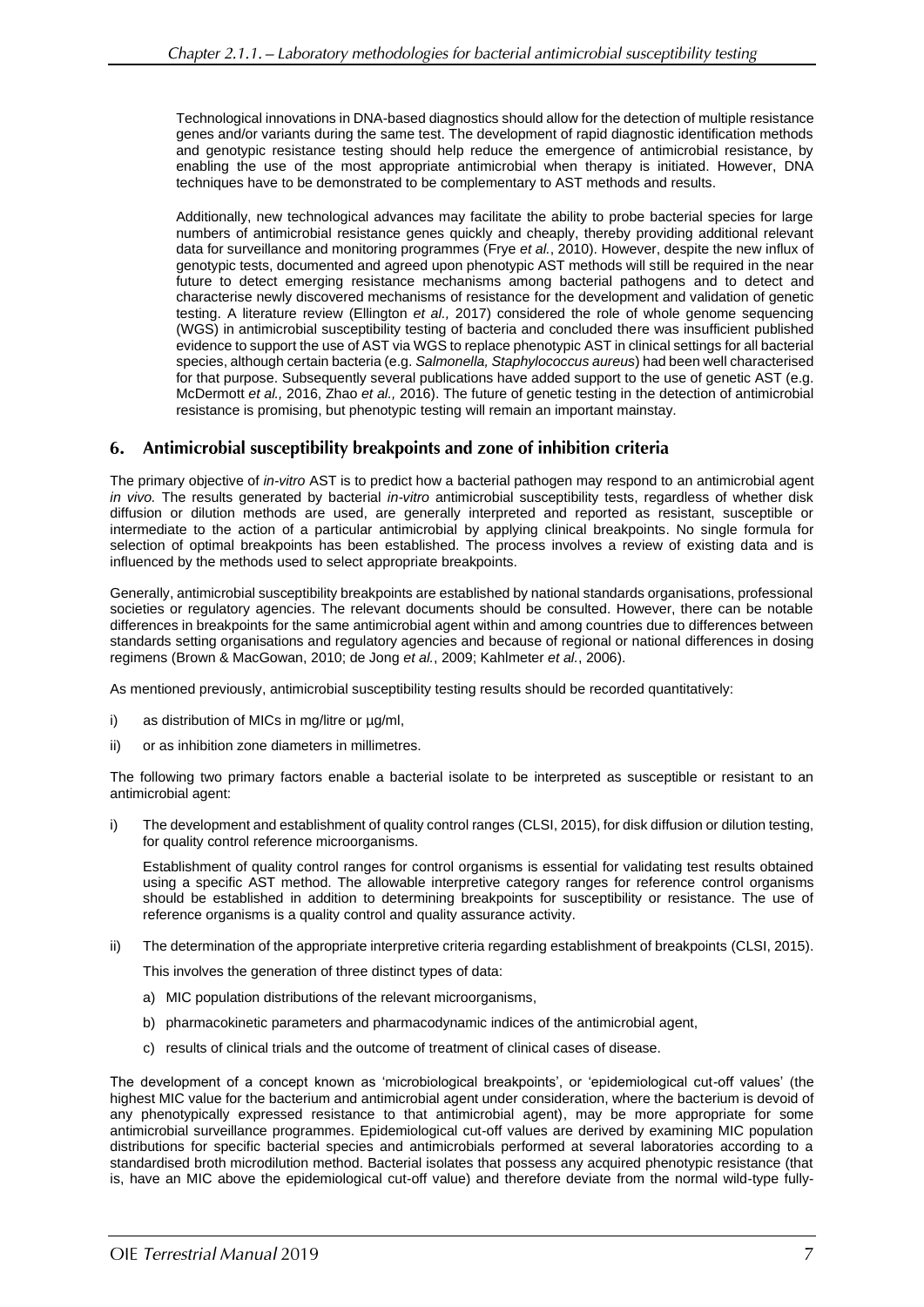susceptible population are designated as non-wild type (also termed microbiologically resistant) and shifts in susceptibility to the specific antimicrobial/bacterium combination can thus be monitored (Kahlmeter, 2015; Kahlmeter *et al.*, 2006; Turnidge *et al.*, 2006). There is a great advantage in the recording of quantitative susceptibility data in that data may be analysed according to clinical breakpoints as well as by using epidemiological cut-off values.

The development of breakpoint criteria for disk diffusion tests usually involves comparing disk diffusion data against dilution data by creating a scattergram of the bacterial population distribution (representative bacterial isolates), by plotting the zone of inhibition against the logarithm to the base 2 of the MIC for each bacterial isolate for an individual bacterial species. The selection of breakpoints is then based on multiple factors, including regression line analysis that correlates MICs and zone diameters of inhibition, bacterial population distributions, error rate bounding, pharmacokinetics, and ultimately, clinical verification.

#### Antimicrobial susceptibility testing guidelines 7.

A number of national standards and guidelines are currently available. International standards and guidelines for antimicrobial susceptibility testing and subsequent interpretive criteria throughout the world are:

Clinical Laboratory and Standards Institute (CLSI, 2018), European Committee on Antimicrobial Susceptibility Testing (EUCAST, 2017).

At this time, only the CLSI has developed protocols for susceptibility testing of bacteria of animal origin and determination of interpretive criteria (CLSI, 2018). A veterinary sub-committee (VETCAST) has also been set up under the umbrella of EUCAST. However, protocols and guidelines are available from a number of standards organisations and professional societies, including those listed above for susceptibility testing for similar bacterial species that cause infections in humans. It is possible that such guidelines can be adopted for susceptibility testing for bacteria of animal origin, but each country must evaluate its own AST standards and guidelines. Additionally, efforts focusing on both standardisation and harmonisation of susceptibility/resistance breakpoints on an international scale are progressing. These efforts have primarily focused on the adoption of the standards and guidelines of CLSI and EUCAST, which provide laboratories with methods and quality control values enabling comparisons of AST methods and generated data (CLSI, 2018; Kahlmeter *et al.*, 2006). For those OIE Members that do not have standardised AST methods in place, the adoption of either set of standards would be an appropriate initial step towards acceptable methods and harmonisation.

Many bacteria that cause disease in aquatic animals require growth conditions (e.g. lower temperatures, supplemented or semisolid media) that may vary considerably as compared to terrestrial bacterial pathogens. This necessitated the need for the development of antimicrobial testing methods for bacteria isolated from aquatic species. Further information with regards to methods for disk diffusion or broth dilution antimicrobial susceptibility testing for bacteria isolated from aquatic animals can be referenced in two CLSI documents (CLSI, 2006; 2014b). Further information with regards to methods for disk diffusion or broth dilution antimicrobial susceptibility testing for infrequently isolated or certain fastidious bacteria (e.g. *Campylobacter*, *Pasteurella*) can also be referenced in the CLSI M45-A document (CLSI, 2015).

As a first step towards comparability of monitoring and surveillance data, Members should be encouraged to strive for harmonised and standardised programme design (Brown & MacGowan, 2010; Kahlmeter *et al.*, 2006; White *et al.*, 2001). Data from countries using different methods and programme design may otherwise not be directly comparable (Brown & MacGowan, 2010). Notwithstanding this, data collected over time in a given country may at least allow the detection of emergence of antimicrobial resistance or trends in prevalence of susceptibility/resistance in that particular country (Petersen *et al.*, 2003). However, if results achieved with different AST methods are to be compared, then comparability of results must be demonstrated and consensus on interpretation achieved. This will be best accomplished by the use of accurate and reliable documented AST methods used in conjunction with monitoring of AST performance while using well characterised reference microorganisms among participating laboratories.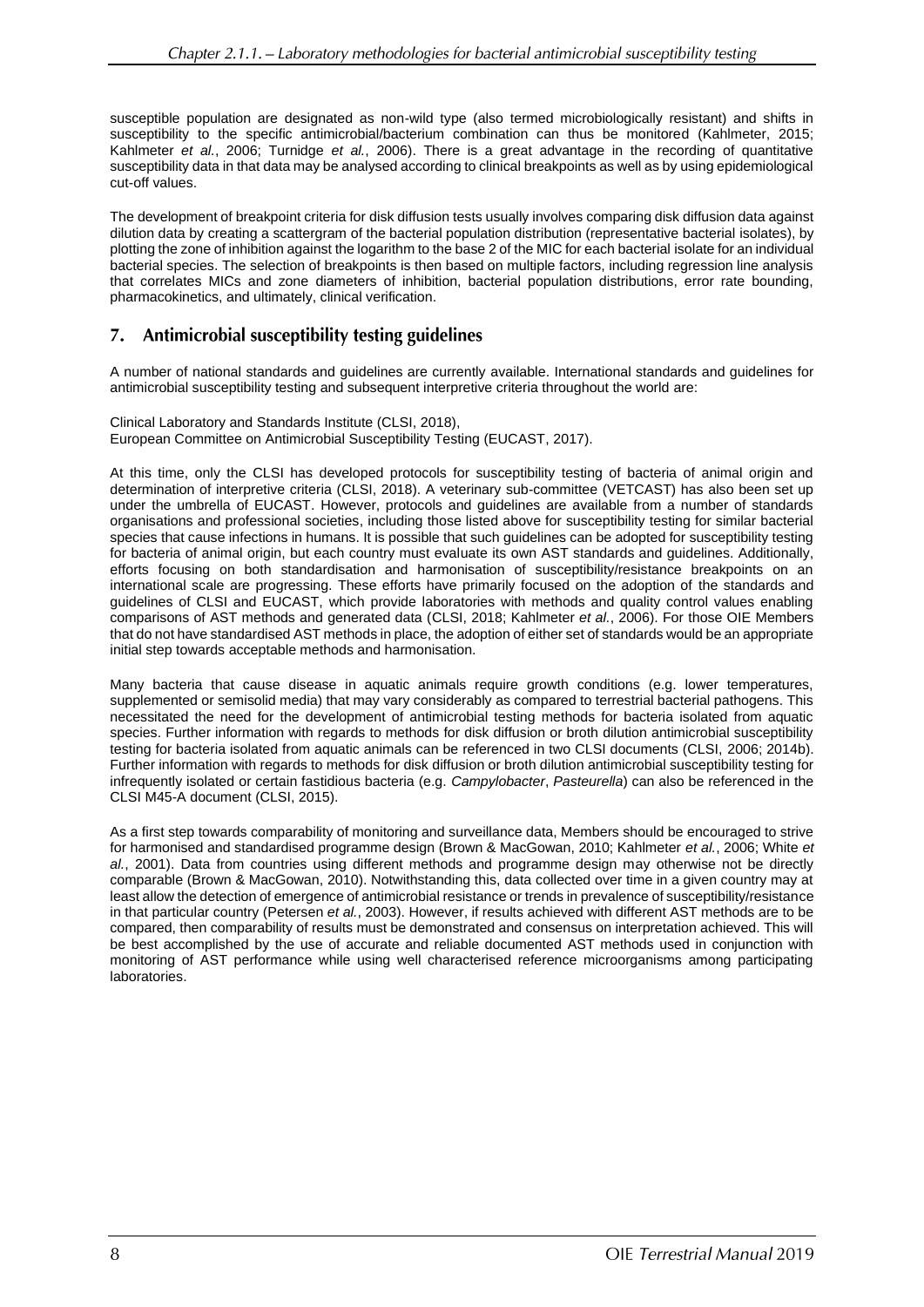| <b>Susceptibility</b><br>testing method             | <b>International</b><br>standard<br>available      | <b>Published</b><br>methods<br>available                                                                                     | Use in<br>national<br>surveillance<br>programmes                                          | Use in<br>susceptibility<br>testing for<br>therapeutic<br>purposes | <b>Breakpoints that</b><br>may be applied                                                                | <b>Test</b><br>output                                                                                                                  | Comparability<br>of outputs                  | <b>Features</b>                                                                                                                                                                                                                                                                                                                                                                                                                                                                                                                                                                                                                      |
|-----------------------------------------------------|----------------------------------------------------|------------------------------------------------------------------------------------------------------------------------------|-------------------------------------------------------------------------------------------|--------------------------------------------------------------------|----------------------------------------------------------------------------------------------------------|----------------------------------------------------------------------------------------------------------------------------------------|----------------------------------------------|--------------------------------------------------------------------------------------------------------------------------------------------------------------------------------------------------------------------------------------------------------------------------------------------------------------------------------------------------------------------------------------------------------------------------------------------------------------------------------------------------------------------------------------------------------------------------------------------------------------------------------------|
| Broth (micro)<br>dilution MIC<br>determination      | Yes (ISO<br>$20776-1$ ).<br>CLSI,<br><b>EUCAST</b> | Yes (CLSI,<br>EUCAST)                                                                                                        | Yes, broth<br>microdilution<br><b>MIC</b><br>determination<br>is preferred                | Yes                                                                | Clinical<br>breakpoints or<br>epidemiological<br>cut-off values<br>(ECOFFs)                              | <b>MIC</b>                                                                                                                             | High                                         | Current reference method. Recording MIC values<br>allows interpretation of the test outputs using<br>different breakpoints (e.g. clinical breakpoint or<br>ECOFF), as well as re-evaluation of historical data if<br>changes occur to breakpoints and evaluation of<br>shifts in MIC. Numerous national surveillance<br>programmes adopt this method. The MIC value can<br>sometimes indicate the likely mechanism of<br>resistance (e.g. high-level amikacin resistance and<br>rRNA methylases) or provide an epidemiological<br>marker. Currently, this is the only method suitable<br>for determining susceptibility to colistin. |
| <b>Agar dilution</b><br><b>MIC</b><br>determination | <b>No</b>                                          | Yes (CLSI,<br>EUCAST)                                                                                                        | Not widely<br>used                                                                        | Yes                                                                | Clinical<br>breakpoints or<br><b>ECOFFs</b>                                                              | <b>MIC</b>                                                                                                                             | Dependent on<br>congruity of<br>methods used | Reference method. The breakpoints appropriate for<br>broth dilution may not be directly applicable to agar<br>dilution. Currently used in particular for testing<br>certain fastidious organisms.                                                                                                                                                                                                                                                                                                                                                                                                                                    |
| <b>Breakpoint</b><br>method                         | <b>No</b>                                          | Yes (scientific<br>literature)                                                                                               | Not widely<br>used                                                                        | Yes                                                                | The test is<br>performed at a<br>set breakpoint                                                          | Resistant<br>or<br>susceptible<br>at selected<br>breakpoint                                                                            | Dependent on<br>congruity of<br>methods used | Changes to breakpoints in this method result in the<br>inability to interpret historical data. Shifts in<br>susceptibility within the S or R categories cannot be<br>detected. The breakpoint method relies on the<br>growth or absence of growth of bacteria in broth or<br>on agar containing an antimicrobial at a single<br>(breakpoint) dilution.                                                                                                                                                                                                                                                                               |
| <b>Gradient strip</b><br>method                     | <b>No</b>                                          | Yes<br>(manufacturer)                                                                                                        | Not widely<br>used                                                                        | Yes                                                                | Clinical<br>breakpoints or<br><b>ECOFFS</b>                                                              | <b>MIC</b>                                                                                                                             | High                                         | Provide a convenient alternative method of<br>determining MIC with minimal additional equipment<br>required.                                                                                                                                                                                                                                                                                                                                                                                                                                                                                                                         |
| <b>Disc diffusion</b><br>test                       | No                                                 | Yes (CLSI,<br>EUCAST)<br>A number of<br>different<br>methods are<br>available.<br>These are not<br>in general<br>equivalent. | May be used,<br>but broth<br>microdilution<br><b>MIC</b><br>determination<br>is preferred | Yes                                                                | Clinical<br>breakpoints<br>(ECOFFs are<br>also available for<br>the EUCAST<br>disc diffusion<br>method). | <b>Diameter</b><br>of zone of<br>inhibition,<br>interpreted<br>as<br>resistant or<br>susceptible<br>according<br>to test<br>guidelines | Dependent on<br>congruity of<br>methods used | Frequently used to provide an indication of<br>susceptibility for therapeutic purposes. Versatile in<br>that different discs can be used, according to the<br>antimicrobials authorised for treatment. Different<br>methods are not usually equivalent (zone sizes<br>obtained using one method cannot be interpreted<br>using criteria from another, different method). The<br>collection of zone size data can allow shifts in<br>susceptibility to be detected. Disc diffusion methods<br>may be harmonised to a degree with other<br>methods, by using the same breakpoint.                                                      |

Table 1. Phenotypic susceptibility testing methods available and their features

The susceptibility testing method selected should provide details of the method, appropriate controls and quality control ranges and breakpoints. The comparability of outputs obtained in surveillance programmes is not only dependent on the laboratory methodology used but is also dependent on the target population of livestock included in the study and method of sampling.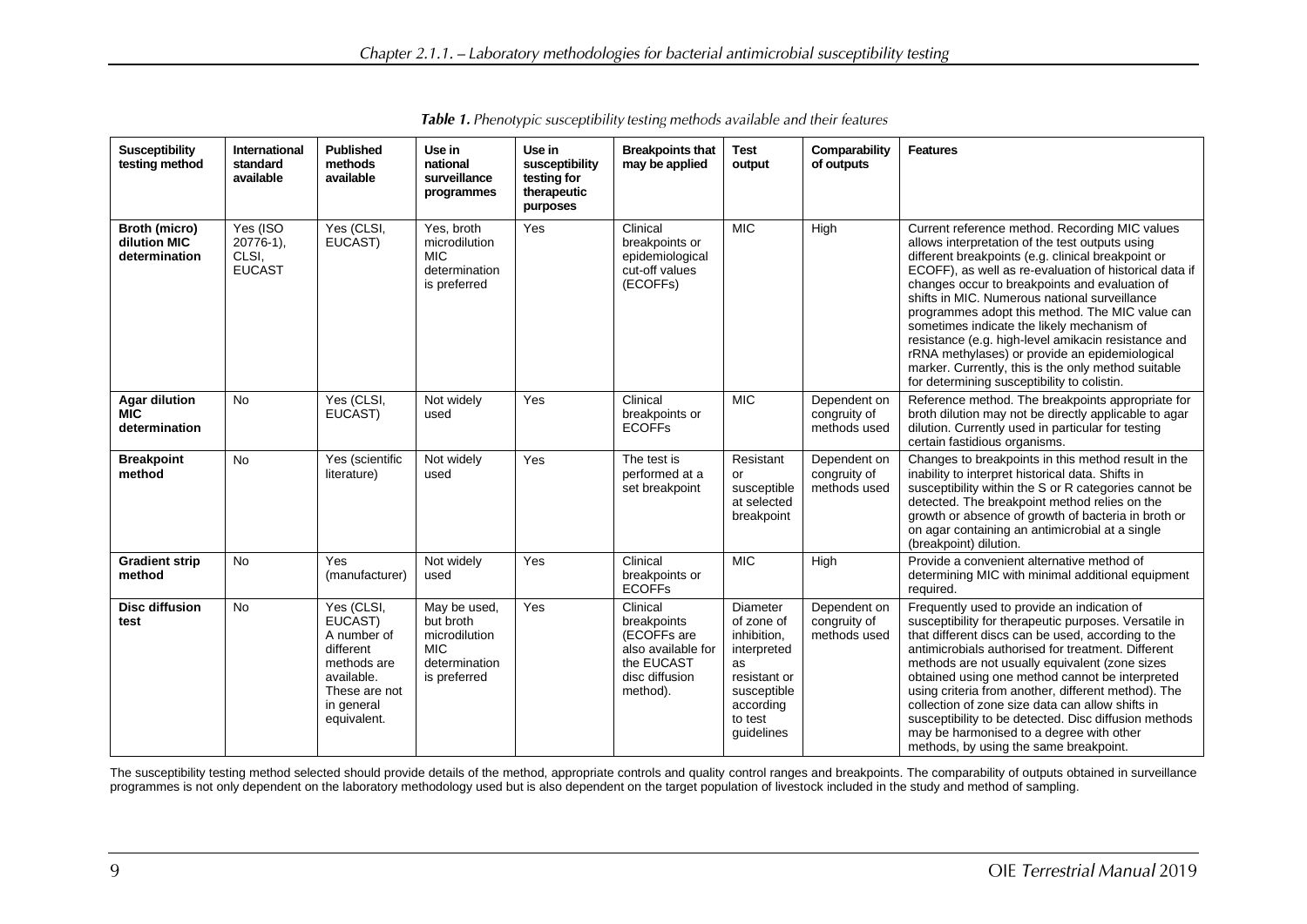#### 8. **Comparability of results**

To determine the comparability of results originating from different surveillance systems, results should be reported quantitatively including information on the performance of the methods, the reference organisms and breakpoints used and the antimicrobial.

AST data, consisting of cumulative and ongoing summary of susceptibility patterns (antibiograms) among clinically important and surveillance microorganisms should be created, recorded and analysed periodically at regular intervals (CLSI, 2014a). Data must also be presented in a clear and consistent manner so that both new patterns of resistance can be identified and atypical findings confirmed or refuted. This data should be available on a central data bank and published yearly.

Cumulative AST data will be useful in monitoring susceptibility/resistance trends in a region over time and assessing the effects of interventions to reduce antimicrobial resistance.

#### 9. Quality control (QC) and quality assurance (QA)

Quality control/quality assurance systems should be established in accordance with chapter 1.1.5 in laboratories performing AST:

- i) quality control refers to the operational techniques that are used to ensure accuracy and reproducibility of AST,
- ii) quality assurance includes, but is not limited to, monitoring, record keeping, evaluating, taking potential corrective actions if necessary, calibration, and maintenance of equipment, proficiency testing, training and QC. A QA programme helps ensure that testing materials and processes provide consistent quality results.

The following components should be determined and monitored:

- i) precision of the AST procedure,
- ii) accuracy of the AST procedure,
- iii) qualifications, competence, and proficiency of the laboratory personnel, as well as the personnel that interpret the results and those that are involved in monitoring of antimicrobial resistance,
- iv) performance of the appropriate reagents.

The following requirements should be respected:

- i) Strict adherence to specified and documented techniques in conjunction with quality control (i.e. assurance of performance and other critical criteria) of media and reagents.
- ii) Record keeping of:
	- a) lot numbers of all appropriate materials and reagents,
	- b) expiration dates of all appropriate materials and reagents,
	- c) equipment calibration and monitoring,
	- d) critical specifications for AST performance (reference results, time, temperature etc.).
- iii) The appropriate reference microorganism(s) should always be used regardless of the AST method employed.
- iv) Reference microorganisms are to be obtained from a reliable source for example, from the American Type Culture Collection (ATCC®), reliable commercial sources, or institutions with demonstrated reliability to store and use the organisms correctly.
- v) Reference microorganisms should be catalogued and well characterised, including stable defined antimicrobial susceptibility phenotypes. Records regarding these reference organisms should include the established resistant and susceptible ranges of the antimicrobials to be assayed, and the reference to the method(s) by which these were determined.
- vi) Laboratories involved in AST should use the appropriate reference microorganisms in all AST testing.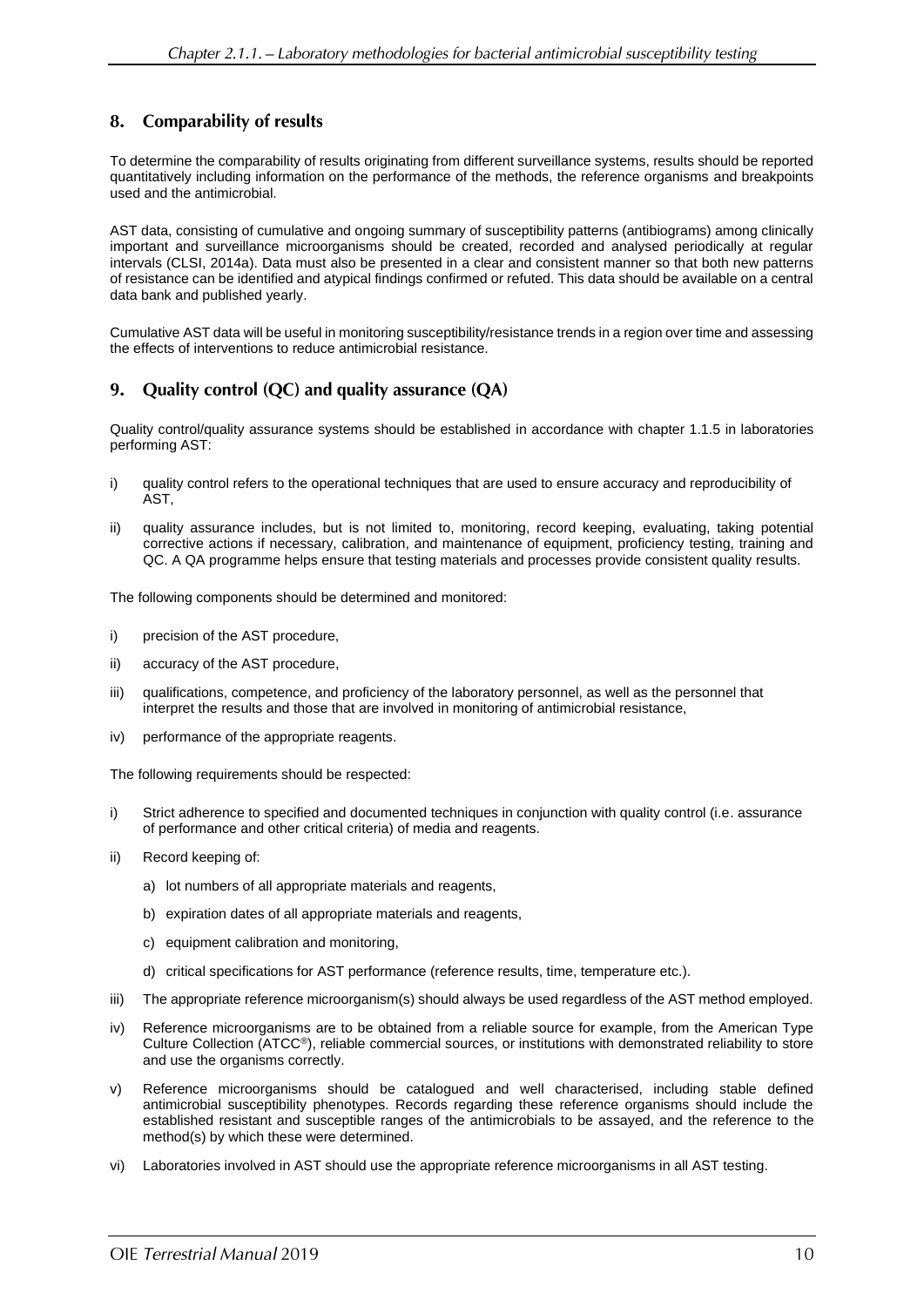- vii) Reference strains should be kept as stock cultures from which working cultures are derived and should be obtained from national or international culture collections. Reference bacterial strains should be stored at designated centralised or regional laboratories. Working cultures should not be subcultured from day to day as this introduces contamination and the method of producing working cultures should ensure that stock cultures are rarely used. This may be accomplished with the production of an intermediate stock of cultures derived from the original cultures that are used to crate day-to-day working cultures.
- viii) The preferred method for analysing the overall performance of each laboratory should test the working stock of the appropriate reference microorganisms on each day that susceptibility tests are performed.

Because this may not always be practical or economical, the frequency of such tests may be reduced if the laboratory can demonstrate that the results of testing reference microorganisms using the selected method are reproducible. If a laboratory can document the reproducibility of the susceptibility testing methods used, testing may be performed on a weekly basis. If concerns regarding accuracy, reproducibility, or method validity emerge, the laboratory has a responsibility to determine the cause(s) and repeat the tests using the reference materials. Depending on the cause(s), daily reference material use and any other corrective action may be reinitiated.

- ix) Reference microorganisms should be tested each time a new batch of medium or plate lot or batch of disks is used and on a regular basis in parallel with the microorganisms to be assayed.
- x) Appropriate biosecurity issues should be addressed in obtaining and dispersing microorganisms to participating laboratories.

## 10. External proficiency testing

Laboratories should participate in external quality assurance and/or proficiency testing programmes in accordance with chapter 1.1.5. Laboratories are also encouraged to participate in international inter-laboratory comparisons (e.g. WHO External Quality Assurance System) (Hendriksen *et al.*, 2009). All bacterial species subjected to AST should be included.

National reference laboratories should be designated with responsibility for:

- i) monitoring the quality assurance programmes of laboratories participating in surveillance and monitoring of antimicrobial resistance,
- ii) characterising and supplying to those laboratories a set of reference microorganisms,
- iii) creating, managing, and distributing samples to be used in external proficiency testing,
- iv) creating a central database available on the internet (e.g. European Antimicrobial Resistance Surveillance System [EARSS]) that contains the different susceptibility/resistance profiles for each bacterial species under surveillance.

### 11. Conclusion

Although a variety of methods exist, the goal of *in-vitro* antimicrobial susceptibility testing for clinical veterinary purposes, surveillance and monitoring is the same: to provide a reliable predictor of how a microorganism is likely to respond to antimicrobial therapy in the infected host. This type of information aids the clinician in selecting the appropriate antimicrobial agent, provides data for surveillance, and aids in developing antimicrobial judicious use policies (World Organisation for Animal Health (OIE), 2018).

*In-vitro* antimicrobial susceptibility testing can be performed using a variety of formats, the most common being disk diffusion, agar dilution, broth macrodilution, broth microdilution, and a concentration gradient test. Each of these procedures requires the use of specific testing conditions and methods, including media, incubation conditions and times, and the identification of appropriate quality control organisms along with their specific QC ranges. It is essential that AST methods provide reproducible results in day-to-day laboratory use and that the data be comparable with those results obtained by an acknowledged 'gold standard' reference method. In the absence of standardised methods or reference procedures, antimicrobial susceptibility/resistance results from different laboratories cannot be reliably compared.

The use of genotypic approaches for detection of antimicrobial resistance genes has also been promoted as a way to increase the rapidity and accuracy of susceptibility testing. New technological advances in molecular techniques (e.g. microarray) may facilitate the ability to probe bacterial species for large numbers of antimicrobial resistance genes quickly and cheaply, thereby providing additional relevant data into surveillance and monitoring programs (Ojha & Kostrzynska, 2008; Poxton, 2005). Standardised phenotypic AST methods will still be required to detect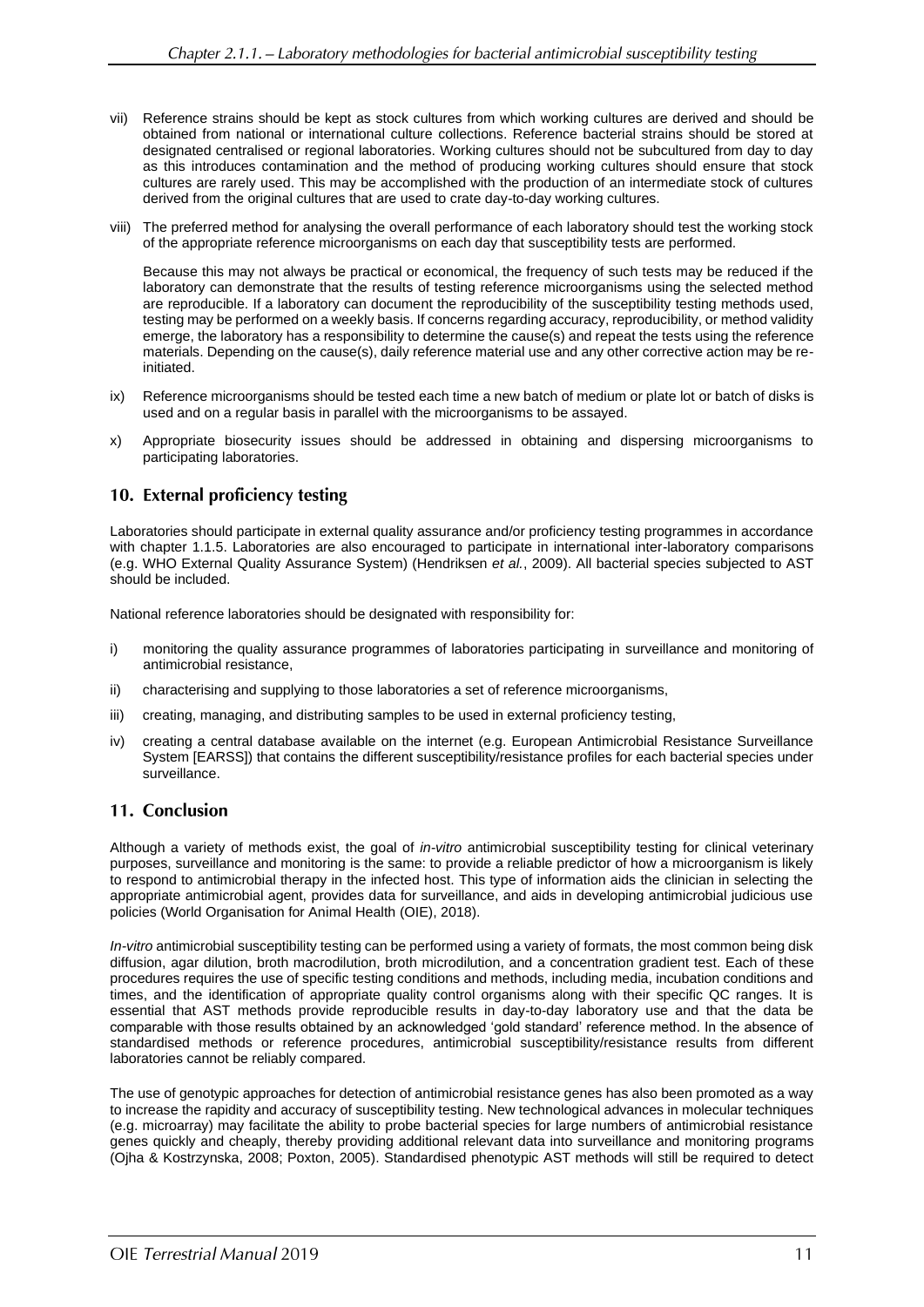novel and emerging resistance mechanisms among bacterial pathogens and to validate their detection via genetic techniques (Ellington *et al.,* 2017).

# **REFERENCES**

BROWN D. & MACGOWAN A. (2010). Harmonization of antimicrobial susceptibility testing breakpoints in Europe: implications for reporting intermediate susceptibility. *J. Antimicrob. Chemother*., **65**, 183–185.

BRITISH SOCIETY FOR ANTIMICROBIAL CHEMOTHERAPY (BSAC) (2015). BSAC Methods for Antimicrobial Susceptibility Testing Version 14 January 2015 Available at [http://bsac.org.uk/wp-content/uploads/2012/02/BSAC-disc](http://bsac.org.uk/wp-content/uploads/2012/02/BSAC-disc-susceptibility-testing-method-Jan-2015.pdf)[susceptibility-testing-method-Jan-2015.pdf](http://bsac.org.uk/wp-content/uploads/2012/02/BSAC-disc-susceptibility-testing-method-Jan-2015.pdf) (accessed 16/08/2018).

CAI H.Y., ARCHAMBAULT M., GYLES C.L. & PRESCOTT J.F. (2003). Molecular genetic methods in the veterinary clinical bacteriology laboratory: current usage and future applications. *Anim. Health Rev*., **4**, 73–93.

CHEN S., ZHAO S., MCDERMOTT P.F., SCHROEDER C.M., WHITE D.G. & MENG J. (2005). A DNA microarray for identification of virulence and antimicrobial resistance genes in *Salmonella* serovars and *Escherichia coli*. *Mol. Cell. Probes*, **19**, 195–201.

CLINICAL AND LABORATORY STANDARDS INSTITUTE (CLSI) (2018). Document Vet08. Performance Standards for Antimicrobial Disk and Dilution Susceptibility Tests for Bacteria Isolated from Animals, Approved Standard, Fourth Edition. CLSI, 940 West Valley Road, Suite 1400, Wayne, Pennsylvania 19087-1898, USA.

CLINICAL AND LABORATORY STANDARDS INSTITUTE (CLSI) (2014a). Document M39-A4. Analysis and Presentation of Cumulative Antimicrobial Susceptibility Test Data; Approved Guideline, Fourth Edition. CLSI, 940 West Valley Road, Suite 1400, Wayne, Pennsylvania 19087-1898, USA.

CLINICAL AND LABORATORY STANDARDS INSTITUTE (CLSI) (2006). Document M42-A, Methods for Antimicrobial Disk Susceptibility Testing of Bacteria Isolated from Aquatic Animals; Approved Guideline CLSI, 940 West Valley Road, Suite 1400, Wayne, Pennsylvania 19087-1898, USA.

CLINICAL AND LABORATORY STANDARDS INSTITUTE (CLSI) (2014b). Document VET 04-A2, Methods for Broth Dilution Susceptibility Testing of Bacteria Isolated from Aquatic Animals; Second Edition. Approved Guideline. CLSI, 940 West Valley Road, Suite 1400, Wayne, Pennsylvania 19087-1898, USA.

CLINICAL AND LABORATORY STANDARDS INSTITUTE (CLSI) (2015). Document M45. Methods for Antimicrobial Dilution and Disk Susceptibility of Infrequently Isolated or Fastidious Bacteria; Approved Guideline. Third Edition. CLSI, 940 West Valley Road, Suite 1400, Wayne, Pennsylvania 19087-1898, USA.

DEHAUMONT P. (2004). OIE International Standards on Antimicrobial Resistance. *J. Vet. Med*. [Series B], **51**, 411– 414.

DE JONG A., BYWATER R., BUTTY P., DEROOVER E., GODINHO, K., KLEIN U., MARION H., SIMJEE, S., SMETS, K., THOMAS, V., VALLE, M., & WHEADON A. (2009). A pan-European survey of antimicrobial susceptibility towards human-use antimicrobial drugs among zoonotic and commensal enteric bacteria isolated from healthy food producing animals. *J. Antimicrob. Chemother*., **63**, 733–744.

ELLINGTON M.J., EKELUND O., AARESTRUP F.M., CANTON R., DOUMITH M., GISKE C., GRUNDMAN H., HASMAN H., HOLDEN M.T.G., HOPKINS K.L., IREDELL J., KAHLMETER G., KÖSER C.U., MACGOWAN A., MEVIUS D., MULVEY M., NAAS T., PETO T., ROLAIN J-M., SAMUELSON Ø & WOODFORN N (2017). The role of whole genome sequencing in antimicrobial susceptibility testing of bacteria: report from the EUCAST Subcommittee, *Clin. Microbiol. Infect*., **23**, 2–22.

EU COMMITTEE ON ANTIMICROBIAL SUSCEPTIBILITY TESTING (EUCAST) (2017). EUCAST guideline for the detection of resistance mechanisms and specific resistances of clinical and/or public health importance v2.0 July 2017. Available at:

[http://www.eucast.org/fileadmin/src/media/PDFs/EUCAST\\_files/Resistance\\_mechanisms/EUCAST\\_detection\\_of\\_](http://www.eucast.org/fileadmin/src/media/PDFs/EUCAST_files/Resistance_mechanisms/EUCAST_detection_of_resistance_mechanisms_170711.pdf) [resistance\\_mechanisms\\_170711.pdf](http://www.eucast.org/fileadmin/src/media/PDFs/EUCAST_files/Resistance_mechanisms/EUCAST_detection_of_resistance_mechanisms_170711.pdf) (Accessed on 16/08/2018).

FRYE J.G., LINDSEY R.L., RONDEAU G., PORWOLLIK S., LONG G., MCCLELLAND M., JACKSON C.R., ENGLEN M.D., MEINERSMANN R.J.,BERRANG M.E., DAVIS J.A.,BARRETT J.B., TURPIN J.B., THITARAM S.N.& FEDORKA-CRAY P.J. (2010).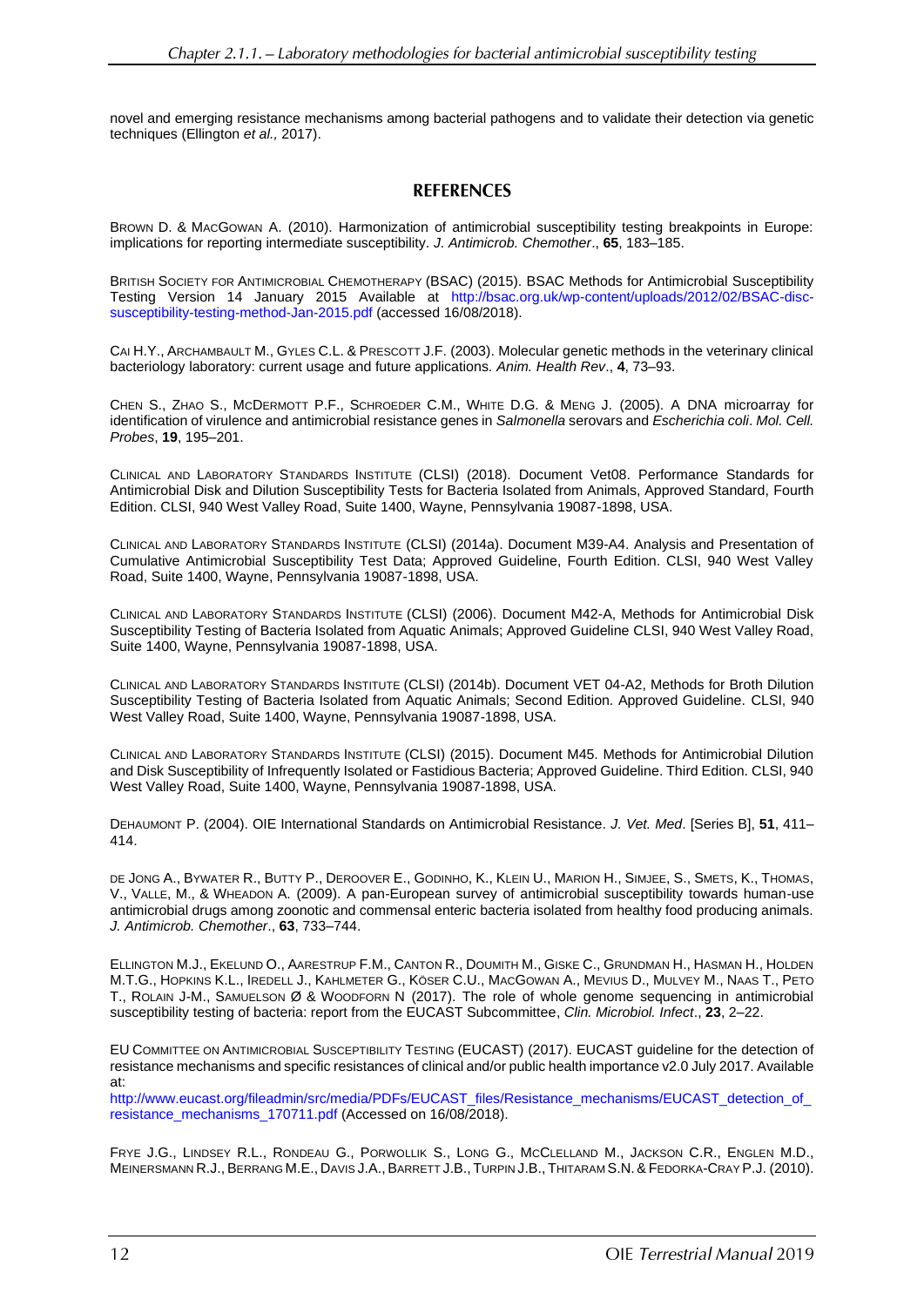Development of a DNA microarray to detect antimicrobial resistance genes identified in the National Center for Biotechnology Information Database. *Microb. Drug Resist.*, **16**, 9–19.

GE B., BODEIS S., WALKER R.D., WHITE D.G., ZHAO S., MCDERMOTT P.F. & MENG J. (2002). Comparison of Etest and agar dilution for in vitro antimicrobial susceptibility testing of *Campylobacter*. *J. Antimicrob. Chemother*., **50**, 487– 494.

HENDRIKSEN R.S., SEYFARTH A.M., JENSEN A.B., WHICHARD J., KARLSMOSE S., JOYCE K., MIKOLEIT M., DELONG S.M., WEILL F.X., AIDARA-KANE A., LO FO WONG D.M., ANGULO F.J., WEGENER H.C. & AARESTRUP F.M. (2009). Results of use of WHO Global Salm-Surv external quality assurance system for antimicrobial susceptibility testing of *Salmonella* isolates from 2000 to 2007. *J. Clin. Microbiol*., **47**, 79–85.

ISO (2006). ISO 20776-1:2006. Clinical laboratory testing and *in vitro* diagnostic test systems – Susceptibility testing of infectious agents and evaluation of performance of antimicrobial susceptibility test devices – Part 1: Reference method for testing the in vitro activity of antimicrobial agents against rapidly growing aerobic bacteria involved in infectious diseases. International Organization for Standardization (ISO), [www.iso.org.](http://www.iso.org/)

KAHLMETER G. (2015). The 2014 Garrod Lecture: EUCAST – are we heading towards international agreement? *J. Antimicrob. Chemother*., **70**, 2427-2439.

KAHLMETER G., BROWN D.F., GOLDSTEIN F.W., MACGOWAN A.P., MOUTON J.W., ODENHOLT I., RODLOFF, A., SOUSSY C.J., STEINBAKK M., SORIANO F. & STETSIOUK. (2006). European committee on antimicrobial susceptibility testing (EUCAST) technical notes on antimicrobial susceptibility testing. *Clin. Microbiol. Infect*., **12**, 501–503.

MATUSCHEK E., ÅHMAN J., WEBSTER C. & KAHLMETER G. (2018). Antimicrobial susceptibility testing of colistin – evaluation of seven commercial MIC products against standard broth microdilution for *Escherichia coli*, *Klebsiella pneumoniae*, *Pseudomonas aeruginosa* and *Acinetobacter* spp. *Clin. Microbiol. Infect*., **24**, 865–870.

MCDERMOTT P. F., TYSON G. H., KABERA C., CHEN Y, LI C., FOLSTER J. P., AYERS S. L., LAM C., TATE H. P. & ZHAO S. (2016). Whole-Genome Sequencing for Detecting Antimicrobial Resistance in Nontyphoidal *Salmonella*. *Antimicrob. Agents Chemother*., **60**, 5515–5520.

OJHA S. & KOSTRZYNSKA M. (2008). Examination of animal and zoonotic pathogens using microarrays. *Vet. Res*., **39**, 4–26.

PERRETEN V., VORLET-FAWER L., SLICKERS P., EHRICHT R., KUHNERT P. & FREY J. (2005). Microarray-based detection of 90 antibiotic resistance genes of gram-positive bacteria. *J. Clin. Microbiol*., **43**, 2291–2302.

PETERSEN A., AARESTRUP F.M., HOFSHAGEN M., SIPILA H., FRANKLIN A. & GUNNARSSON E. (2003). Harmonization of antimicrobial susceptibility testing among veterinary diagnostic laboratories in five Nordic countries. *Microb. Drug Resist*., **9**, 381–388.

POXTON I.R. (2005). Molecular techniques in the diagnosis and management of infectious diseases: do they have a role in bacteriology? *Med. Princ. Pract*., **14**, 20–26.

RATHE M., KRISTENSEN L., ELLERMANN-ERIKSEN S., THOMSEN M.K. & SCHUMACHER H. (2009). Vancomycin-resistant *Enterococcus* spp.: validation of susceptibility testing and in vitro activity of vancomycin, linezolid, tigecycline and daptomycin. *APMIS*., **118**, 66–73.

STEPANOVIC S., HAUSCHILD T., DAKIC I., AL-DOORI Z., SVABIC-VLAHOVIC M., RANIN L. & MORRISON D. (2006). Evaluation of phenotypic and molecular methods for detection of oxacillin resistance in members of the *Staphylococcus sciuri* group. *J. Clin. Microbiol*., **44**, 934–937.

TURNIDGE J., KAHLMETER G., & KRONVALL G. (2006). Statistical characterisation of bacterial wild-type MIC value distributions and the determination of epidemiological cut-off values. *Clin. Microbiol. Infect*. **12**:418-425.

WALKER R.D. (2007). Antimicrobial susceptibility testing and interpretation of results. *In:* Antimicrobial Therapy in Veterinary Medicine, Giguere S., Prescott J.F., Baggot J.D., Walker R.D., Dowling P.M. eds. Ames, IA, Blackwell Publishing.

WHITE D.G., ACAR J., ANTHONY F., FRANKLIN A., GUPTA R., NICHOLLS T., TAMURA Y., THOMPSON S., THRELFALL J.E., VOSE D., VAN VUUREN M., WEGENER H., & COSTARRICA L. (2001). Standardisation and harmonisation of laboratory